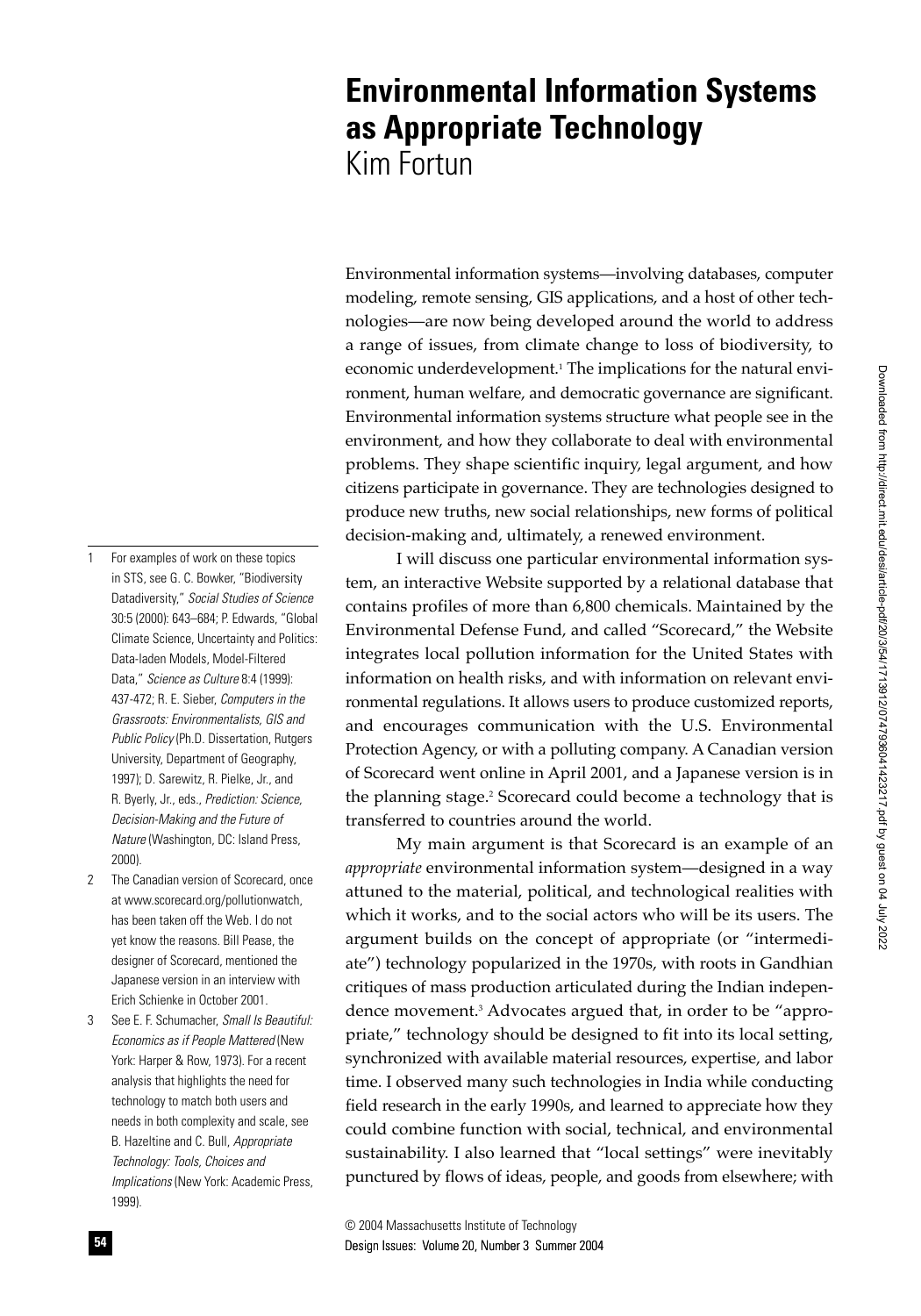both good and bad effects. I thus became interested in a concept of appropriate technology that would fit with the realities of globalization, and remain open to the wide array of technologies that could become local resources. Instead of assuming that appropriate technology had to be small-scale and completely controlled by the local community, I wanted to explore what "appropriate" technology meant in the high-tech, globally interconnected world of the twenty-first century.4 My argument here extends this exploration, drawing out how information technology can attune to the realities of pollution at the local level.

My analysis draws on my own earlier work on how environmentalism has been practiced on the ground, in different settings, in the aftermath of the 1984 Bhopal disaster. In this work, I drew out the gaping information deficits that people must contend with when dealing with environmental problems, particularly as they impact human health, and the difficulties that arise when it is not possible to establish simple causal relationships between exposure and disease. I also examined how grassroots environmental groups function, and the political challenge of trying to influence corporate conduct.<sup>5</sup>

My analysis also draws on earlier research on the social implications of information technology. This research warns of the ill effects likely to emerge from widespread use and commercialization of information technology. It warns that information technology is likely to intensify and complicate the separation between haves and have-nots, and that the types of access people have to information will be a primary determinant of their social position, and of the opportunities available to them to change both their own positions and society more broadly.6 It also warns of the emergence of a new "enclosure movement" that aims to make information technology, as well as information itself, increasingly proprietary.<sup>7</sup> Research on the social implications of information technology also has drawn out positive examples and indicators, often highlighting how information technology can enhance democracy. Examples of the way information technology can be appropriated for unexpected uses are important, $s$  as are examples of the way information design can encourage creativity, and make it possible to visualize complex phenomena.9

I begin the essay with a description of what I think of as the "informating" of environmentalism—a trend that involves increasing use of information technologies to address environmental problems. In the next sections, I describe the Scorecard site in detail, and then explain why I think that Scorecard is an example of appropriate technology design. In the final section, I briefly comment on how appropriate technology design enables design to serve what Richard Buchanan calls "first principles."

Assessment, for example, defined "appropriate technology" as "small scale, energy efficient, environmentally sound, labor-intensive, and controlled by the community" (cited in Hazeltine and Bull 1999, 3).

The U.S. Office of Technology

- 5 See Kim Fortun, *Advocacy After Bhopal: Environmentalism, Disaster, New Global Orders* (Chicago: University of Chicago Press, 2001).
- 6 See M. Castells*The Rise of the Network Society* (Malden, MA: Blackwell, 2000); and R. Kolko, L. Nakamur, and G. Rodman, eds., *Race in Cyberspace* (New York: Routledge, 2000).
- 7 See J. Boyle,*Shamans, Software, and Spleens: Law and the Construction of the Information Society* (Cambridge, MA: Harvard University Press, 1997) and "A Politics of Intellectual Property: Environmentalism for the Net?" www.law.duke.edu/boylesite/intprop.htm (1999, accessed July 2000).
- 8 See S. Lansing, *Priests and Programmers: Technologies of Power in the Engineered Landscape of Bali* (Princeton: Princeton University Press, 1991); P. Manuel, *Cassette Culture: Music and Technology in North India* (Chicago: University of Chicago Press, 1993); A. Melucci, *Challenging Codes: Collective Action in the Information Age* (New York: Cambridge, 1996); and R. Eglash, J. Croissant, G. Di Chiro, and R. Fouche, *Appropriating Technology: Vernacular Science and Social Power* (Minneapolis: University of Minnesota Press, 2004).
- 9 See R. Jacobson, *Information Design* (Cambridge, MA: MIT Press, 1999) and E. Tufte, *Envisioning Information* (Cheshire, CT: Graphics Press, 1990).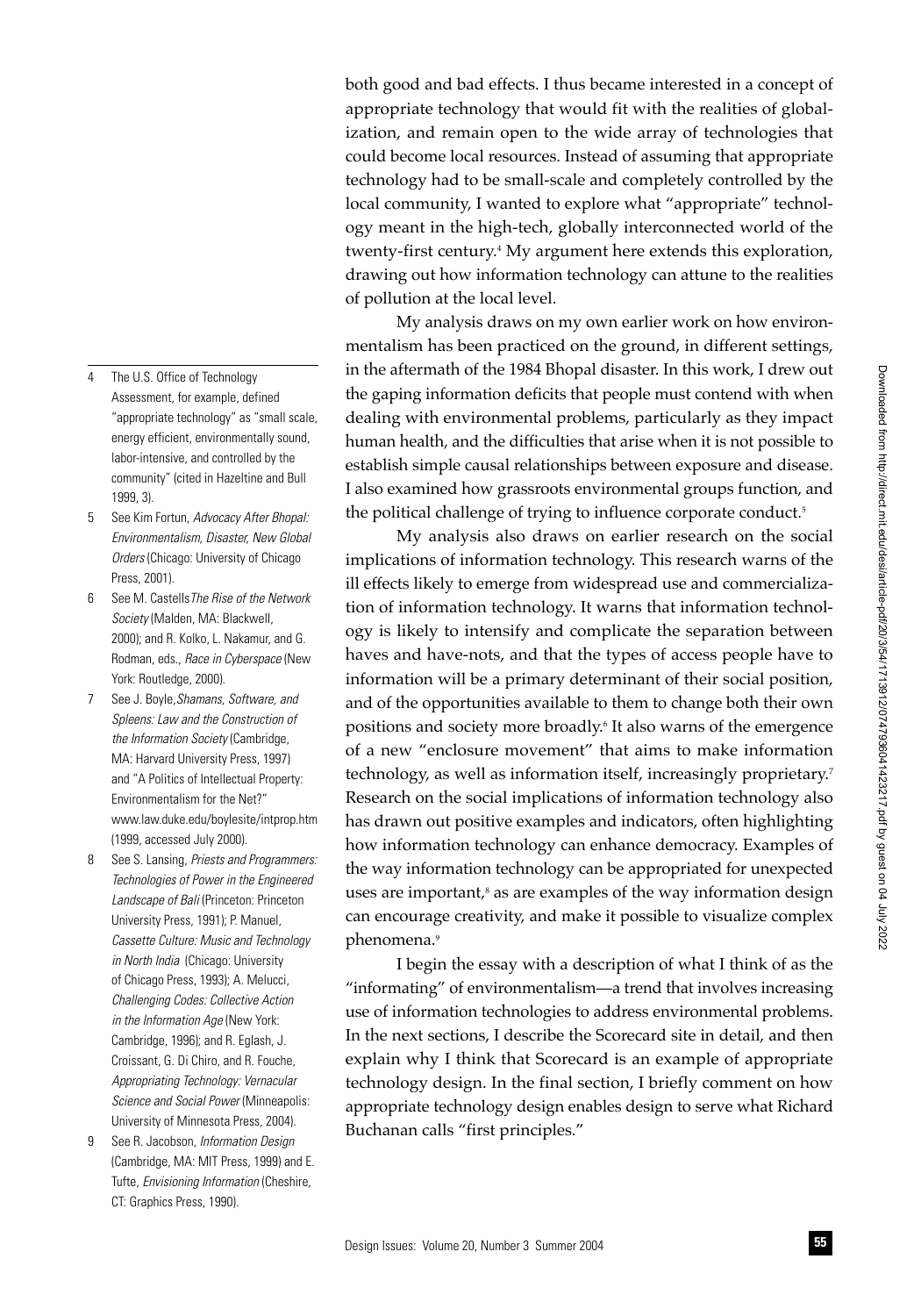# **Informating Environmentalism**

"Informational strategies" for dealing with environmental risk became law in the United States in 1986 through passage of the "Community Right-to-Know Act," Title III of the Superfund Amendments and Reauthorization Act (SARA). Widely regarded as the primary U.S. legislative response to the 1984 Bhopal disaster, the act mandated a range of initiatives to support emergency planning and public access to information.10 A key component was the Toxic Release Inventory (TRI), the first federal database Congress required released to the public in a computer-readable format.<sup>11</sup> The goal was to allow the EPA as well as citizens to track and evaluate routine emissions from industrial facilities.

Some researchers argue that the TRI can be correlated with improved company performance on pollution.12 Other researchers question the "market efficiency model" in general, as well as the substance of the reported emissions—arguing that the TRI is based on "engineering estimates" that are easily manipulated to create "phantom reductions." Many at the EPA nonetheless consider the TRI one of its most successful programs. And it is clear that the TRI has been a driving force in the emergence of corporate environmentalism, and in the emergence of new, information-oriented programs within environmental organizations of all sizes.<sup>13</sup>

Initiatives similar to those mobilized in the United States by right-to-know legislation now are being developed around the world, as recommended in Agenda 21, the guidelines for sustainable development agreed to at the Earth Summit held in Johannesburg in August 2002. Informational strategies have become a major focus at the World Bank and within UN programs, leading to environmental information initiatives in many developing countries, including Mexico and Indonesia.14 In Europe, the right to know is the focus of the Aarhus Convention—a UN/European Economic Commission Convention on Access to Information, Public Participation in Decision-Making, and Access to Justice in Environmental Matters. Originally signed in Aarhus, Denmark in the summer of 1998, the convention establishes legally binding instruments guiding the creation of national Pollutant Release and Transfer Registers (PRTRs) in the UN/EEC region, as recommended by Chapter 19 of Agenda 21. PRTRs are databases containing information about pollution from industrial facilities, similar to the TRI in the U.S.15 Environmental organizations such as the WorldWatch Institute considered PRTRs to be a key goal of the Earth Summit held in Johannesburg in August 2002. WorldWatch reports that there has been serious opposition to PRTRs by manufacturers since the Earth Summit 1992, and that only twenty countries have set up PRTRs as a result. WorldWatch considers PRTRs a priority because they "pinpoint the most affected communities, and the most polluting industries, thereby identifying targets for action." 16

- 10 S. Hadden, "Citizen Participation in Environmental Policy Making" in S. Jasanoff, ed., *Learning from Disaster: Risk Management After Bhopal* (Philadelphia: University of Pennsylvania Press, 1994).
- 11 J. Young, "Using Computers for the Environment" in L. Brown, ed., *State of the World 1994* (New York: W.W. Norton & Company, 1994).
- 12 J. T. Hamilton, "Pollution as News: Media and Stock Market Reactions to the Toxics Release Inventory Data," *Journal of Environmental Economics and Management* 28 (1995): 98–113.
- 13 See J. Fillo and C. Keyworth, "Sara Title III—A New Era of Corporate Responsibility and Accountability," *Journal of Hazardous Materials.* 31:3 (1992): 219–231; and D. Grant, "Allowing Citizen Participation in Environmental Regulation: An Empirical Analysis of the Effects of Right-to-Sue and Rightto-Know on Industry's Toxic Emissions," *Social Science Quarterly* 78:4 (1997): 859–873.
- 14 S. Afsah, B. Laplante, and D. Wheeler "Controlling Industrial Pollution: A New Paradigm" (World Bank, Policy Research Department, Working Paper 167, May 1996); and T. Tietenberg and D. Wheeler, "Empowering the Community: Information Strategies for Pollution Control," paper presented at the Frontiers for Environmental Economics Conference (Airlie House, Virginia: October 23–25, 1998).
- 15 E. Petkova with P. Veit, "Environmental Accountability Beyond the Nation-State: The Implications of the Aarhus Convention" in *Environmental Governance Notes* (Washington, DC: World Resources Institute, April 2000).
- 16 A. P. McGinn, "From Rio to Johannesburg: Reducing the Use of Toxic Chemicals Advances Health and Sustainable Development" in *World Summit Policy Briefs* (WorldWatch Institute: June 25, 2002, e-mail edition), 3.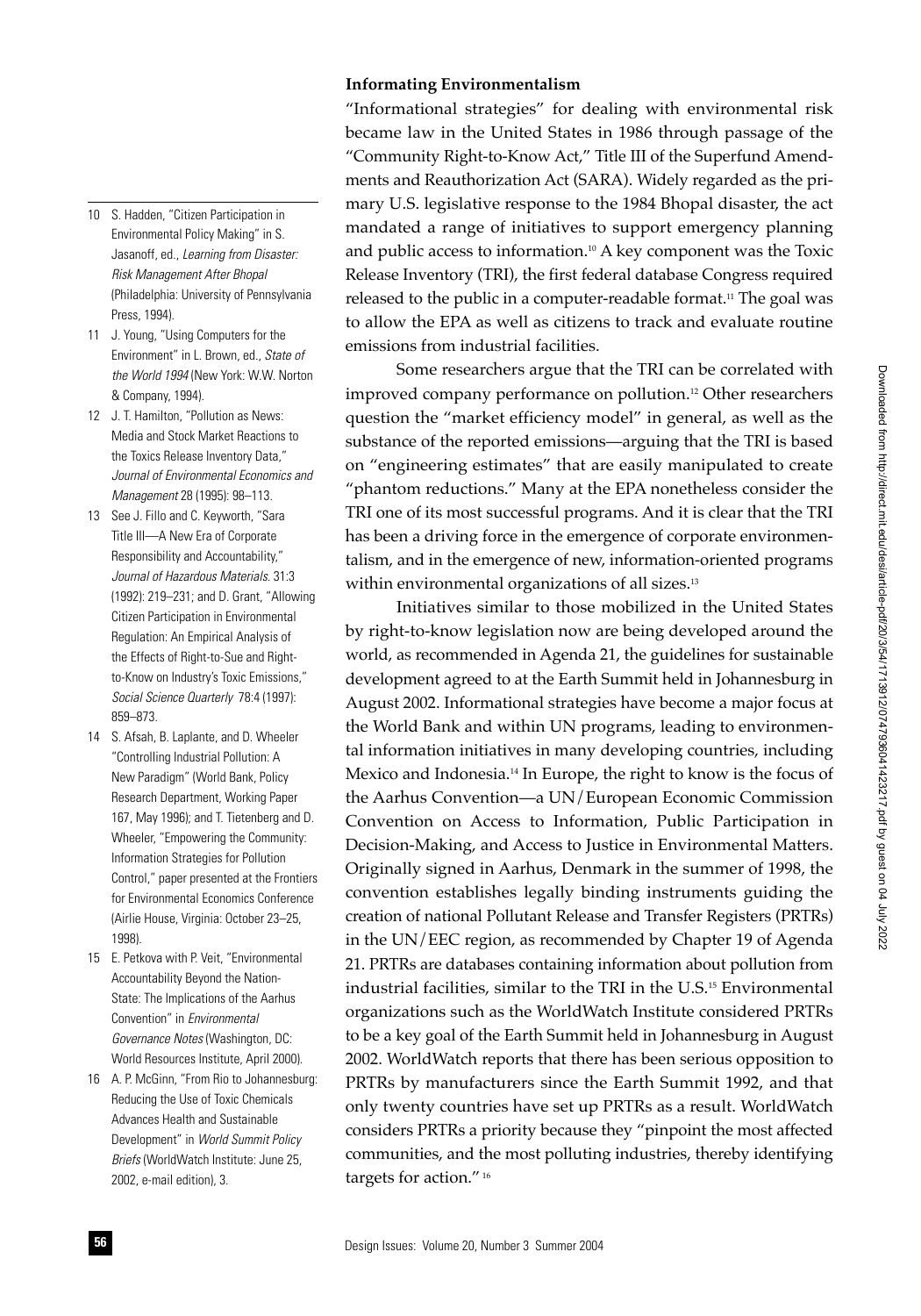Right-to-know initiatives are raising difficult questions: What information must be provided to fulfill the right to know about the environment? *How* must information be provided? Must information be accessible through the Internet? Has access been realized if information is not organized for efficient use, and not correlated with other information that reveals its significance? Is the right to know, in effect, the right-to-computer models and to interactive, Web-based maps using Geographical Information System (GIS) software?

What is information provision supposed to accomplish? Is data delivery the goal, or something more complex? Should the primary goal be access to information, or should priority be given to facilitating production of dynamic, multi-authored datasets? How can information be leveraged into effective action? Should environmental information systems be envisioned as key components of efforts to build deliberative democratic processes attuned to a hightech, globalizing world?

These questions raise difficult practical, conceptual, and ethical issues. They are, nonetheless, regularly discussed and debated—at conferences sponsored by government agencies, at community meetings, and on e-mail "listservs" that interconnect diverse stakeholders. They also are addressed through creative information technology designs.

#### **The Scorecard Website**

The Scorecard Website is one response to the recognition that people have a right to know about environmental problems. When the site was launched in April 1998, *Chemical Week* described it as the "Internet Bomb," because of the potential impact on the reputations of chemical companies.17 *Oracle* Magazine featured Scorecard as an example of a well-executed and sophisticated Web application using a simple "script-based" approach.<sup>18</sup> Greenpeace refers to Scorecard as the "gold standard" of environmental information systems, and decided to follow EDF's lead in using the opensource arsDigital Community Systems (ACS) software for the new "Greenpeace Planet" Website, launched in June 2002. Greenpeace applauds Scorecard because it "bridges the gap between setting up passive information and creating a collaborative environment for action." 19.

The goal of Scorecard is to provide the information base for sustained effort to reduce pollution risks. Putting pressure on polluting facilities through disclosure of their emissions is a key strategy. EDF also wants it to be commonplace for people to use local environmental information when making decisions about what city or neighborhood to live in, or about what products to buy. A critical side effect will be greater recognition of the uneven distribution of pollution risk among social groups. Fred Krupps, president of EDF,

- 17 P. R. Fairley and A. Foster, "Scorecard Hits Home: Web Site Confirms Internet's Reach," *Chemical Week* (June 3, 1998).
- 18 K. Wiseth, "Next Generation Web: The Evolution of Thin," *Oracle Magazine* (November 1998). www.oracle.com/oramag/oracle/98-Nov/ index.html?68cov.html (accessed June 25, 2002).
- 19 See "The Story Behind Greenpeace Planet" (June 24, 2002). www.greenpeace.org/features/details? features%5fid=14977 (accessed July 1, 2002).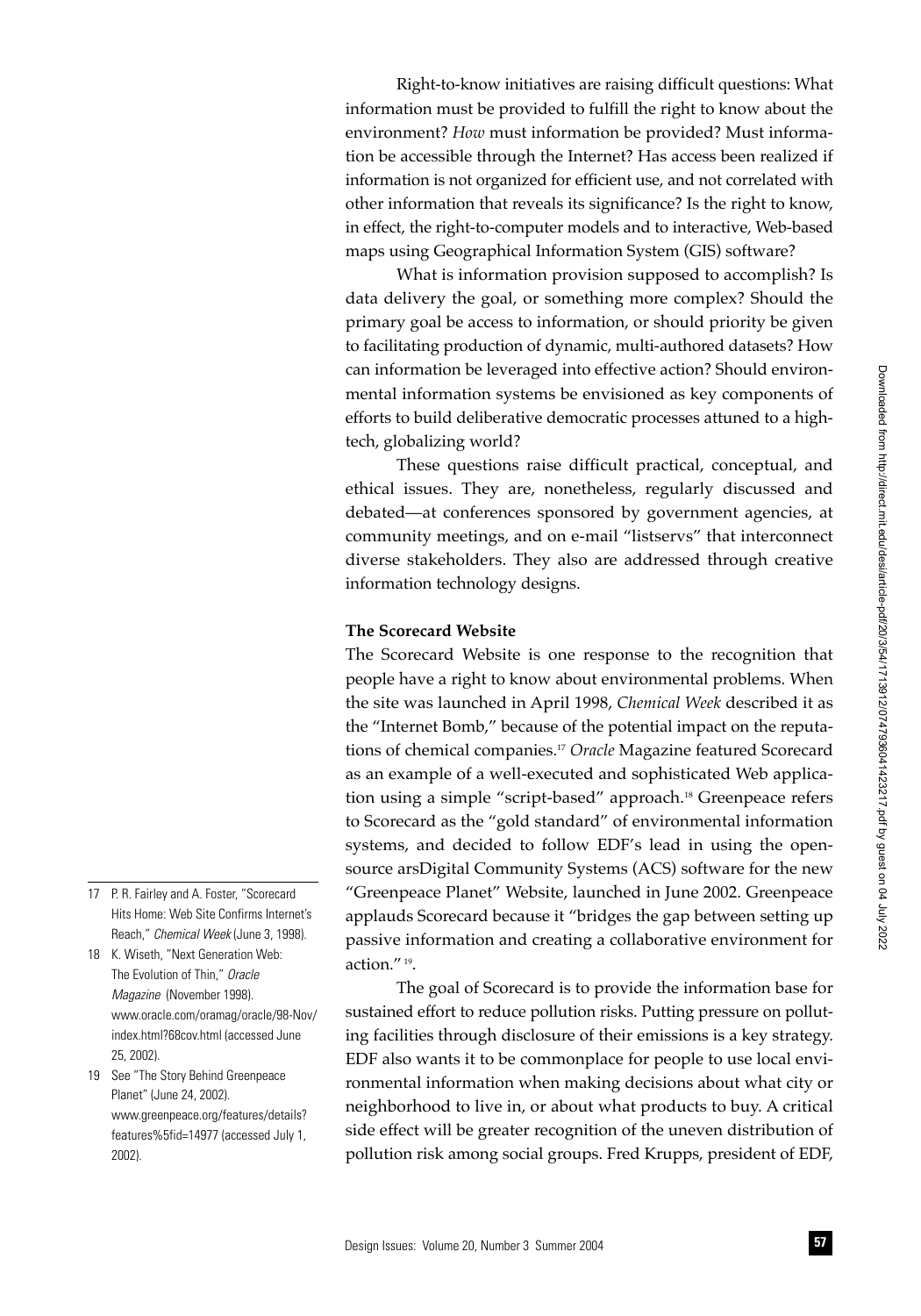

wrote in an introductory letter posted on the Website that EDF's goal was "to make the local environment as easy to check on as the local weather."<sup>20</sup>

EDF, one of the "big ten" environmental organizations, with an annual budget of approximately \$40 million and more than 300,000 members, is best known for its science-based lobbying to protect the environment.<sup>21</sup> It was launched in 1967, and played a lead role in winning a U.S. ban on the pesticide DDT. This was not a grassroots effort. In EDF's own account, it was an example of "how a handful of individuals can use science and law to bring about national reform." Today, EDF prides itself for having "more Ph.D. scientists and economists on staff than at any other such [environmental] organization," and for building teams of specialists that can investigate and devise solutions for environmental problems.<sup>22</sup>

Scorecard both extends this approach, and has taken EDF in new directions. Like other EDF projects, Scorecard is presented as

- 20 F. Krupp, "A Letter from EDF's Executive Director" (April 1999). www.scorecard.org/about/about-why.tcl (accessed July 5, 2002).
- 21 See Michael Stein's interview with Bill Pease, April 11, 2001 entitled "Environmental Defense: From Brochureware to Actionware" on the Benton Foundation Website. www.benton.org (accessed July 1, 2001).
- 22 See the EDF Website, www.environment aldefense.org/aboutus.cfm?subnav=abou tus (accessed January 13, 2003).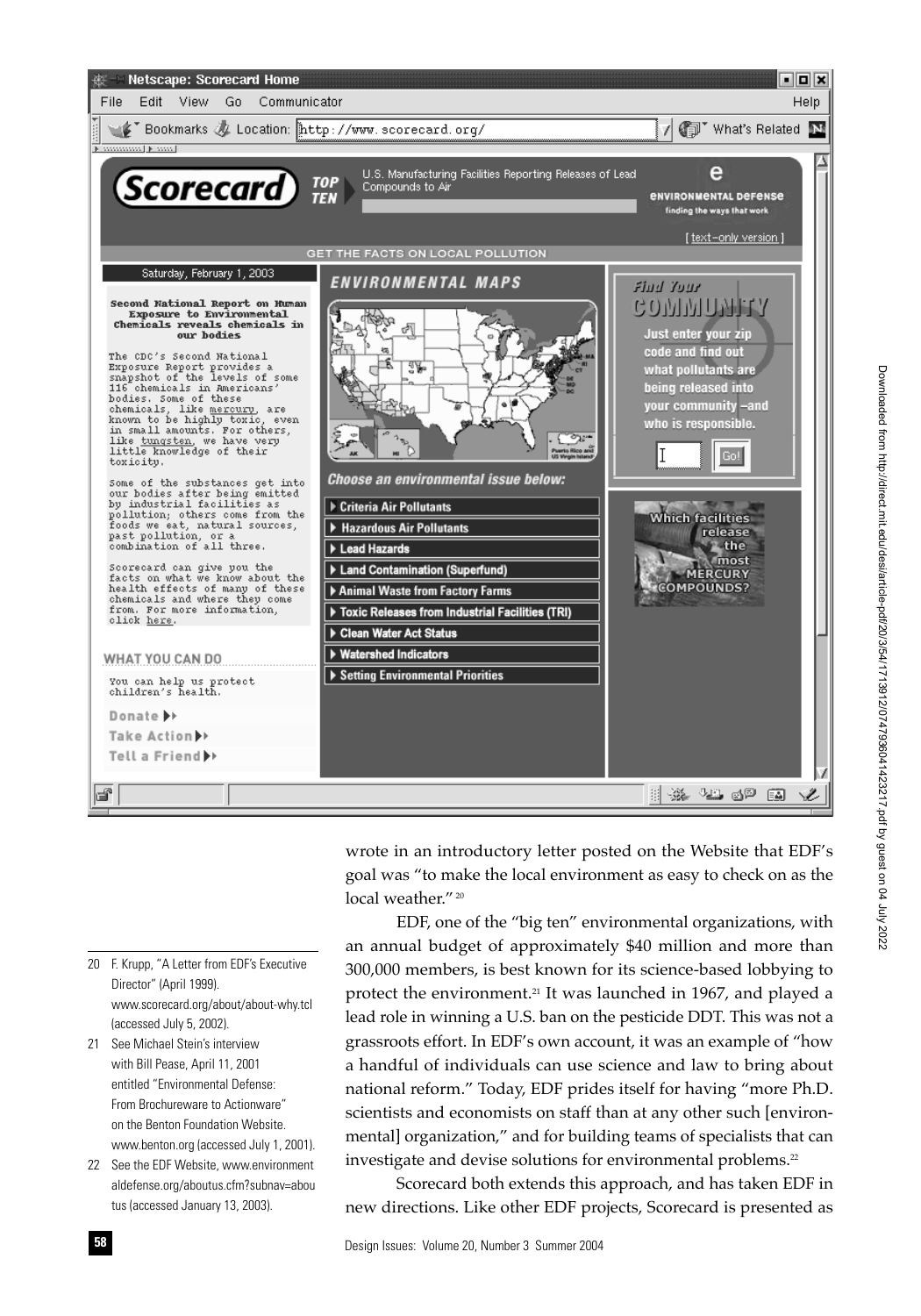authoritatively scientific. Unlike previous EDF projects, Scorecard has a local-level focus, though it also works on other scales. Scorecard is also EDF's first venture into cutting edge Web-based servers.

Scorecard runs on a Sun server running Solaris, Sun's proprietary version of UNIX, and is built on an Oracle 8i relational database manager and AOLserver. Original code was developed by arsDigita, and is now maintained by Get Active Software, a company run by Bill Pease and others on the original design team for Scorecard at EDF. The ACS codebase supports user administration and tracking, discussion forums, and other core functions. While the OpenACS component and AOLserver are open source, the Oracle and Solaris components are proprietary. Oracle (the second largest software company in the world after Microsoft) donated their relational database manager (an industry standard) to EDF.<sup>23</sup>

Scorecard's combination of (donated) proprietary and opensource software is important, as is the relationship between the nonprofit EDF and Get Active Software, a commercial firm with customers mostly in the nonprofit sector. It is because of such arrangements that Scorecard is technically, socially, and informationally sustainable. The database application created for Scorecard, for example, is able to generate Web pages dynamically, and this is critical given the complexity of the system. More than a billion pages potentially can be produced in Scorecard. If these were static files, the task of compiling them would be overwhelming, and the information on each page would quickly become stale. To deliver an up-to-date, customized page to a user, Scorecard accesses in excess of seven gigabytes of data, distilled down from more than 100 gigabytes of contributing databases.

The distillation of data by Scorecard is one of its most important functions. Scorecard pulls from more than 400 government and scientific databases containing information on chemical toxicity and toxic emissions. Information from these databases is in different units of analysis, and structured for a variety of uses. This data must be extensively massaged to be compatible with Scorecard's data model.

Scorecard also provides interpretations of environmental information. In addition to providing extraordinary integration of datasets, the site also provides rankings of health risks from pollution. The ranking system was developed by EDF and peer reviewed by *Environmental Science and Technology.* Viewers are not simply told how many pounds of toxics were released in a given year by a given facility. They also are told about probable risk—body system by body system—based on a hazard ranking system that relates all chemicals to the risk of benzene, a known carcinogen—to indicate "cancer potential"—or to toluene, a developmental toxin—to indicate "non-cancer risk." This ranking system provides users with relatively stable reference points for thinking about an otherwise confusing array of health risks. It is a purposeful simplification.

<sup>23</sup> Stein, "Environmental Defense: From Brochureware to Actionware."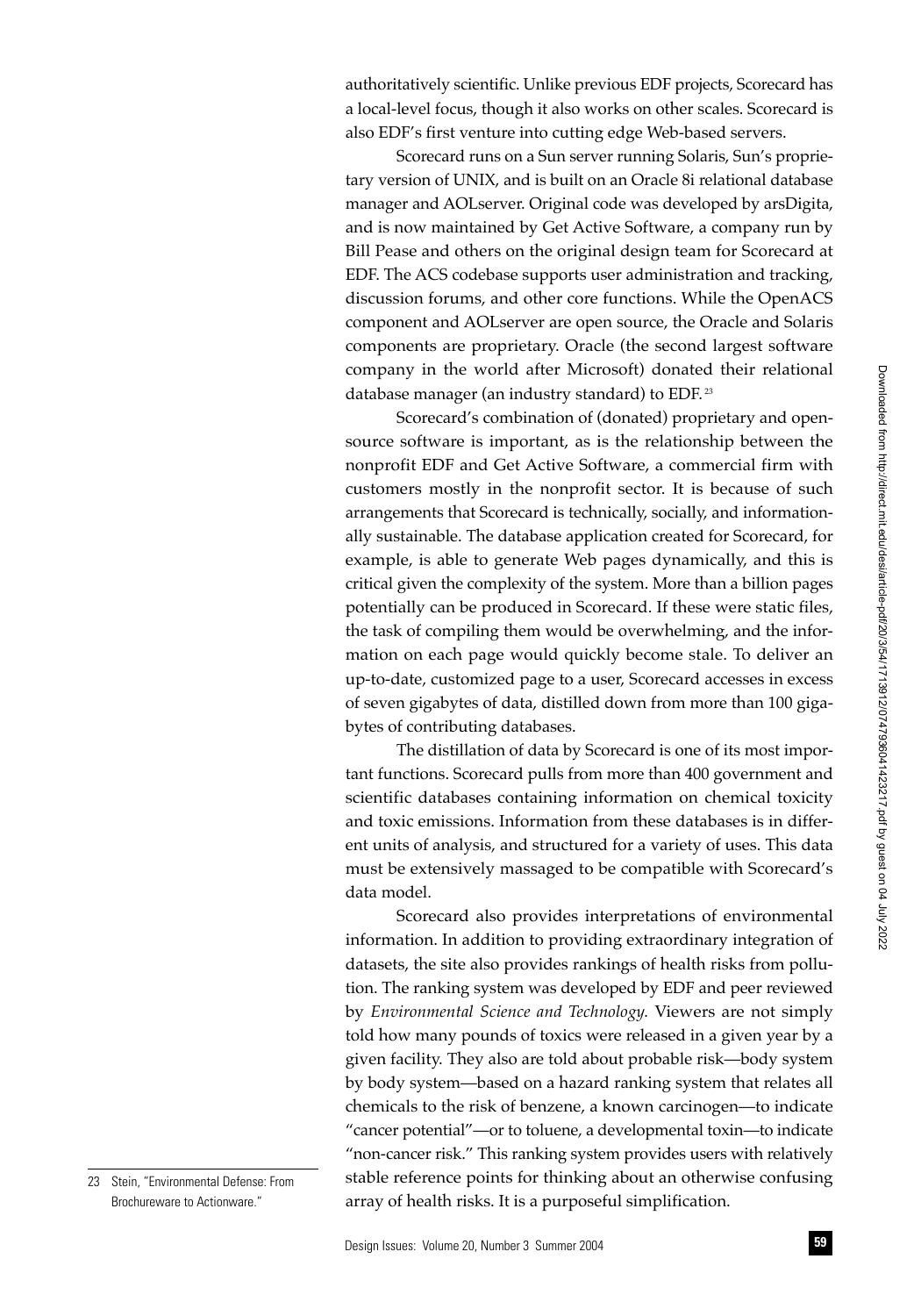

Pollution maps, the centerpieces of the Scorecard site, also provide users with familiar reference points.<sup>24</sup> Based on U.S. Postal Service Zip codes, these maps display the manufacturing facilities in a particular area that report their emissions to the EPA as part of the Toxic Release Inventory. The surfaces of the maps are interactive. A user selects the scale and type of information he or she wants with a click of the mouse. Pop-up charts display data associated with specific geospatial areas. The maps also allow users to compare and rank pollution situations across the United States.

Scorecard carefully notes that the maps do not cover all pollution sources, and—even for those it does cover—only accounts for the approximately 650 chemicals that are reported under the TRI. The information that is provided, however, is sufficient to provide a glimpse into pollution and health hazard realities—while also reminding users that important information gaps and uncertainties remain.

Scorecard allows users to zoom in to the local, and out to the national, clicking through graphs that provide snapshots of pollution dispersion, and through to chemical profiles that characterize pollution hazards. The experience of Scorecard can be dizzying. But Scorecard takes on some of the most recalcitrant problems within environmental politics—the need to deal with too little, as well as too much, information; the need to deal with contested scientific findings and intractable uncertainty about long-term effects; the need to think locally, as well as comparatively and globally.

24 Maps showing pollution distributions are made with ArcView (another industry standard, for Geographic Information Systems), which was donated by Environmental Systems Research Institute through their Conservation Support Program. The maps pre-produced for Scorecard with ArcView are displayed on the Website through a java-based Practical Map Server developed by EDF GIS consultant Karl Goldstein.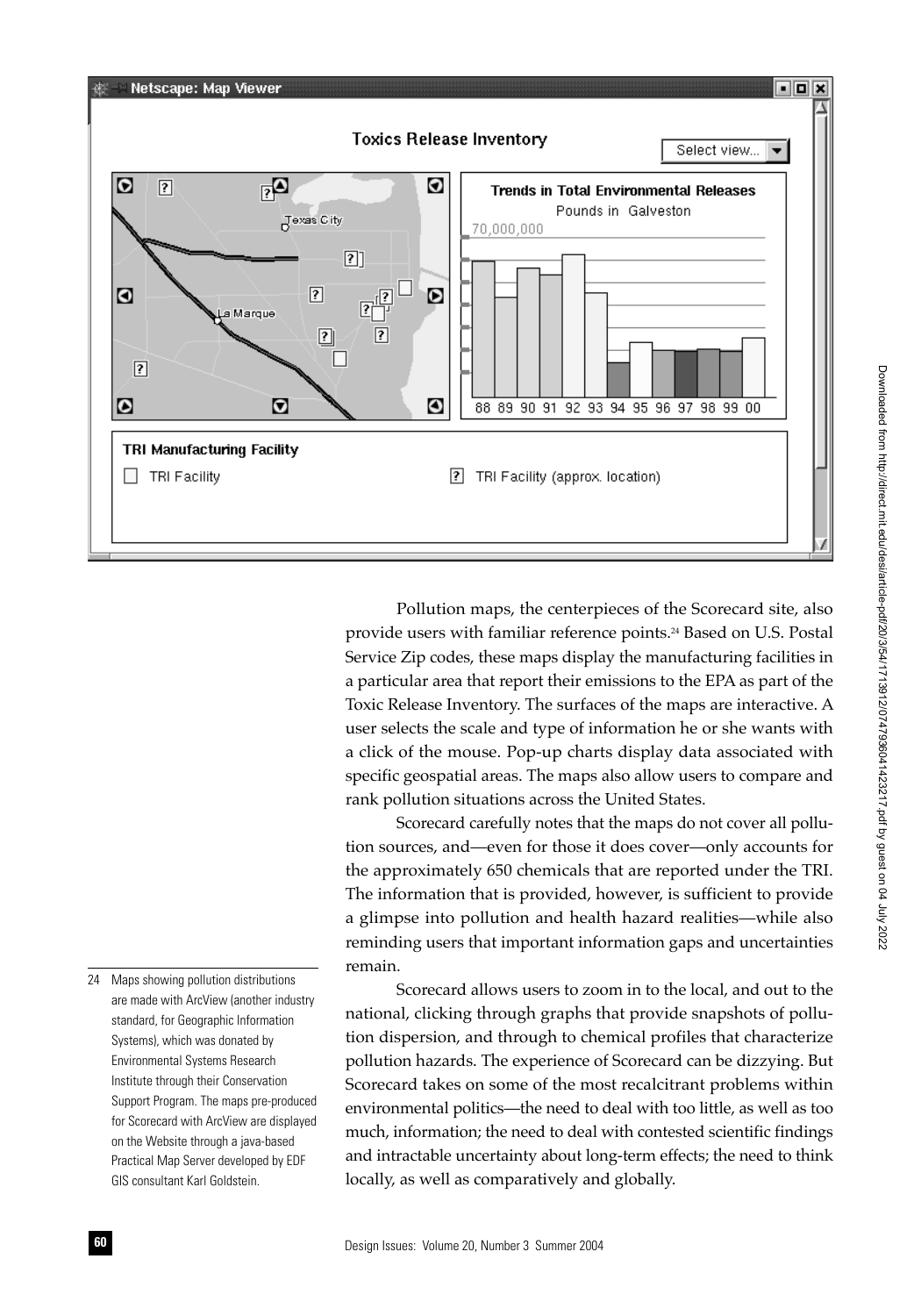## **Appropriate Design for Contemporary Environmentalism**

The design of the Scorecard site has not gone uncriticized. Some people have pointed out that Scorecard does not provide users with raw data, or with the software with which they can make their own maps—leaving them dependent on EDF's "cartographic gaze." Nor does Scorecard allow users to add their own data. Data collected through house-to-house health surveys, or through local air monitoring, cannot be integrated. The questionable quality of TRI also has been pointed out. Because TRI data is self-reported by polluting companies, and never audited, errors as well as misrepresentations are not unlikely.

The most basic criticism of Scorecard is that it is far from straightforward to use. One has to drill down through many layers to get what one wants. This takes a lot of navigational skill and patience. According to this criticism, the site provides too much information, and thus threatens to overwhelm and paralyze the user. The path to fax a polluting company or the EPA is a meandering one. Users of the Scorecard site are encouraged to wander through different kinds of information, visualizing comparisons, and noting connections between things. Users are not told final truths. Instead, users are interconnected—with different types of information, with the regulatory process, with people in both similar and different locales, with ways of visualizing and spatializing phenomena that usually are represented in abstract, impersonal terms.

The high level of information literacy required by Scorecard can be cause for criticism. It also can be argued that the way Scorecard requires and supports high levels of information literacy makes it an appropriate technology for contemporary environmentalism. Though Scorecard can be difficult to use, it nonetheless accomplishes many things. It consolidates and cross-links an extraordinary amount of environmental data. It leverages different kinds of expertise. It is adaptable to many different uses. It puts pressure on corporations to decrease legal as well as illegal toxic emissions. It makes creative, civic use of advanced technological capabilities. It cultivates advanced scientific literacy, and tolerance for both complexity and uncertainty. All of these things are important in the environmental field today.

Before Scorecard, the task of gathering data on pollution in a particular area, or related to a particular health risk was overwhelming. Bill Pease, the designer of Scorecard, learned about this in his first few months at EDF in 1995. As EDF's senior environmental health scientist, he was swamped with requests from grassroots groups needing help obtaining and interpreting information about toxics in their community. Pease needed a way to save people the time required to go from government office to government office, to the public library, and to the polluting facility in search of information that often wasn't easily available without argument or delay. He also needed to provide grassroots groups with tools for interpreting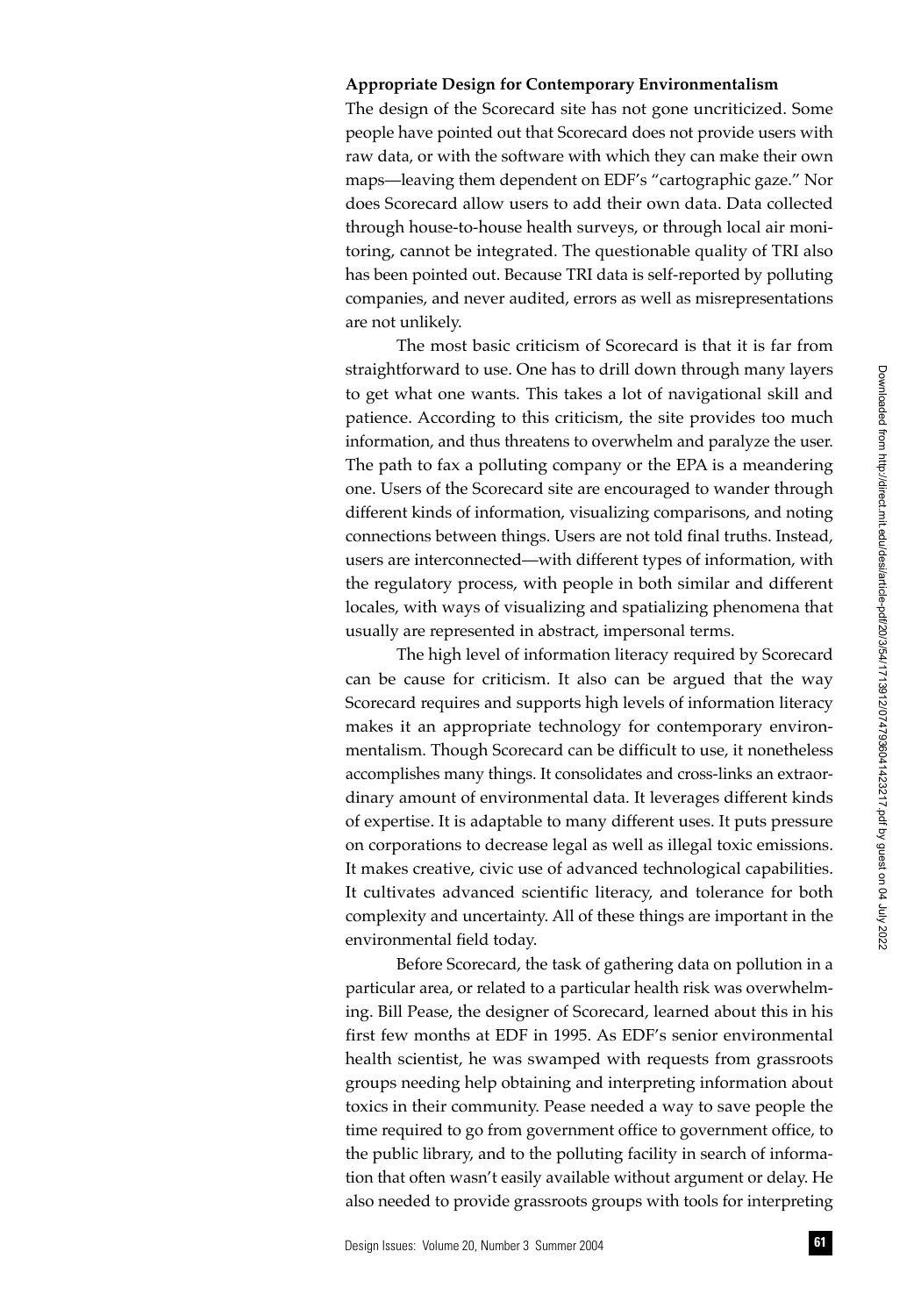the data they collected. His solution was to build an internal database, and to hire a team of environmental scientists and database consultants. Their plan, until they consulted with MIT computer scientist Phillip Greenspun, was to build a standalone program that could be downloaded, or distributed on CD-ROM. Greenspun convinced him to go the way of the Web.

In the mid-1990s, Phillip Greenspun was concerned about the collapse of noncommercial activity on the Internet, in particular because supporting software and systems didn't scale well. One of his antidotes was to spend some of his time working with EDF developing collaboration software for their specific needs, and then offering it for free to other potential users. His goal was to "make sure that Web publishers [could] adopt the modern collaboration religion without selling their souls to the banner ad devils."25 He also believed that information could be power, if it could be interpreted and manipulated to be relevant at the local level. Greenspun came to this belief in part through his experience with the passage of Proposition 65 in California in 1986. Unlike the federal TRI, which simply required industry to report what they emitted, Proposition 65 required industry to report both what they emitted *and* whether the substances emitted were carcinogens or reproductive toxicants. The result was that California cut emission of chemicals covered by Proposition 65 to one-quarter of previous usage, while the TRI only led industry to cut emissions by half. What Greenspun learned from this is that "disclosure plus interpretation is more powerful that disclosure alone." 26

Providing grassroots groups with the means to both aggregate and interpret pollution data was a significant social and technical challenge. While masses of data on pollution existed, alongside masses of data on the hazards of particular chemicals, the work of correlating these data was (and still is) at a preliminary stage, even at the EPA and at public health organizations like the Center for Disease Control. Pease, Greenspun, and their design team wanted something better. Using the Internet, they could pull together 750 megabytes of data on toxic releases and on the health effects of various chemicals, in customized formats. The result provided unprecedented consolidation and cross-linkage of environmental data. This could not have been accomplished without leveraging many kinds of expertise.

Scorecard also has the potential to be a resource for people with different kinds and levels of expertise. Scorecard itself is a very complex information resource, but it was designed to be linked to a wide range of interfaces. Bill Pease talks of the possibility of building a simplified rating system that would show users a green or red light, without any words or numbers at all, using distributive plotting. He also speaks of linking Scorecard to investors and consumers. Investors would have easy access to corporate environmental records while they made daily investment decisions. Consumers could consult a PDA while they shopped to access the

<sup>25</sup> P. Greenspun, "Better Living Through Chemistry" in *Phillip and Alex's Guide to Web Publishing* (Morgan Kaufman Publishers, 1999), 3 (online version).

<sup>26</sup> Ibid., 4.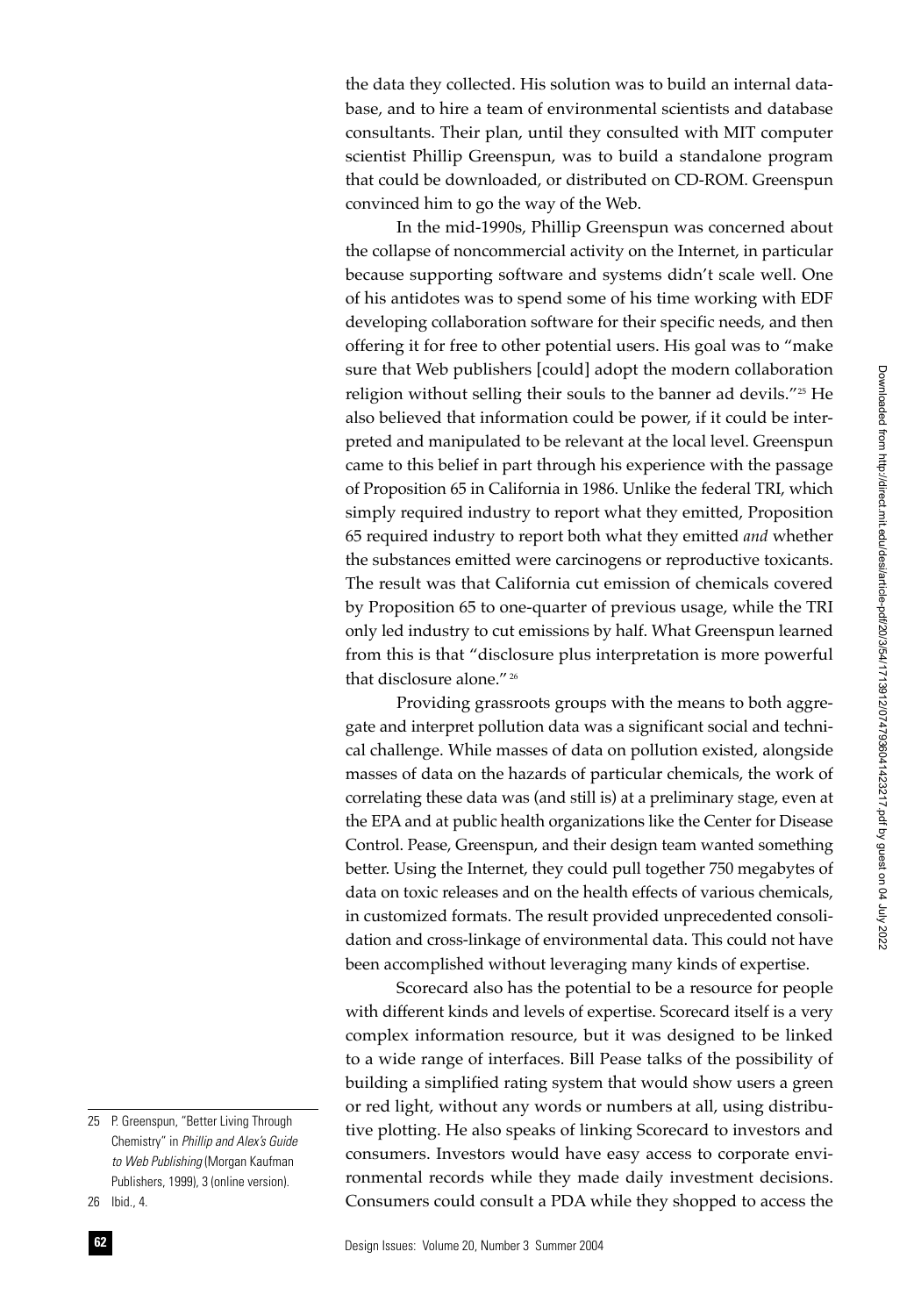environmental records of Tupperware, and other consumer plastics manufacturers.<sup>27</sup>

Scorecard works through disclosure. The intent is to regulate conduct that affects the environment through the circulation of information rather than expressly through law. Instead of dictating what polluting industries do, it publicizes what they do. The effect is impressive, even if "command" environmental regulations remain important. Bill Pease, for example, refers to the quiet changes that corporations make to get off of "top ten" pollution lists. 28 Phillip Greenspun points to Dupont's "The Goal Is Zero" advertising campaign as an index of Scorecard's success. Such campaigns are important because they address what now are *legal* emissions. All emissions reported through the TRI, and through many other reporting structures, are legal emissions. Scorecard thus provides a way to work with corporations beyond the reach of the law, encouraging corporate greening and "voluntary compliance."

The disclosure strategy built into Scorecard can help drive changes in industrial production processes that result in less pollution. Disclosure also breeds more disclosure. Consider, for example, EDF's successful campaign to get the Chemical Manufacturers' Association (CMA) to test high-production chemicals for toxicity. In an interview, Bill Pease explained how industry had been resisting this kind of testing for decades, and how the EPA was unable to get an agreement to do the testing on a reasonable timeline. Completion of the testing was expected to take until 2110! Using Scorecard, EDF "launched a campaign to get industry to commit to faster testing threatening companies with public disclosure that they were using chemicals that they could not prove were safe. Industry caved in, and an extensive, expedited testing program (all toxicity data within three years) was designed and agreed to by EPA, CMA, and EDF" in 1999. 29 By circulating information about environmental problems, Scorecard drives awareness of the importance of such information. It helps change a culture in which corporate pollution information is considered proprietary.

Scorecard is also helping to undermine the tendency of information technology itself to be proprietary. Because it is designed with a combination of open-source and donated, proprietary software, Scorecard is economically sustainable within the nonprofit sector. The result is a high-end, non-commercial space on the Internet. Such spaces are crucial for dealing with environmental issues today. They support broad participation in deliberations about environmental issues, and help to expand the expertise that can be called upon to make environmental decisions. Public space on the Internet also enables comparative perspective and collective action. Scorecard, for example, tells users whether pollution in their community is worse than pollution in other communities. Such information can be used to enroll elected officials, or to argue against the siting of a new industrial facility that would be a new source of pollution. Public

<sup>27</sup> Schienke 2001, 11.

<sup>28</sup> Stein, "Environmental Defense: From Brochureware to Actionware," 4.

<sup>29</sup> Ibid.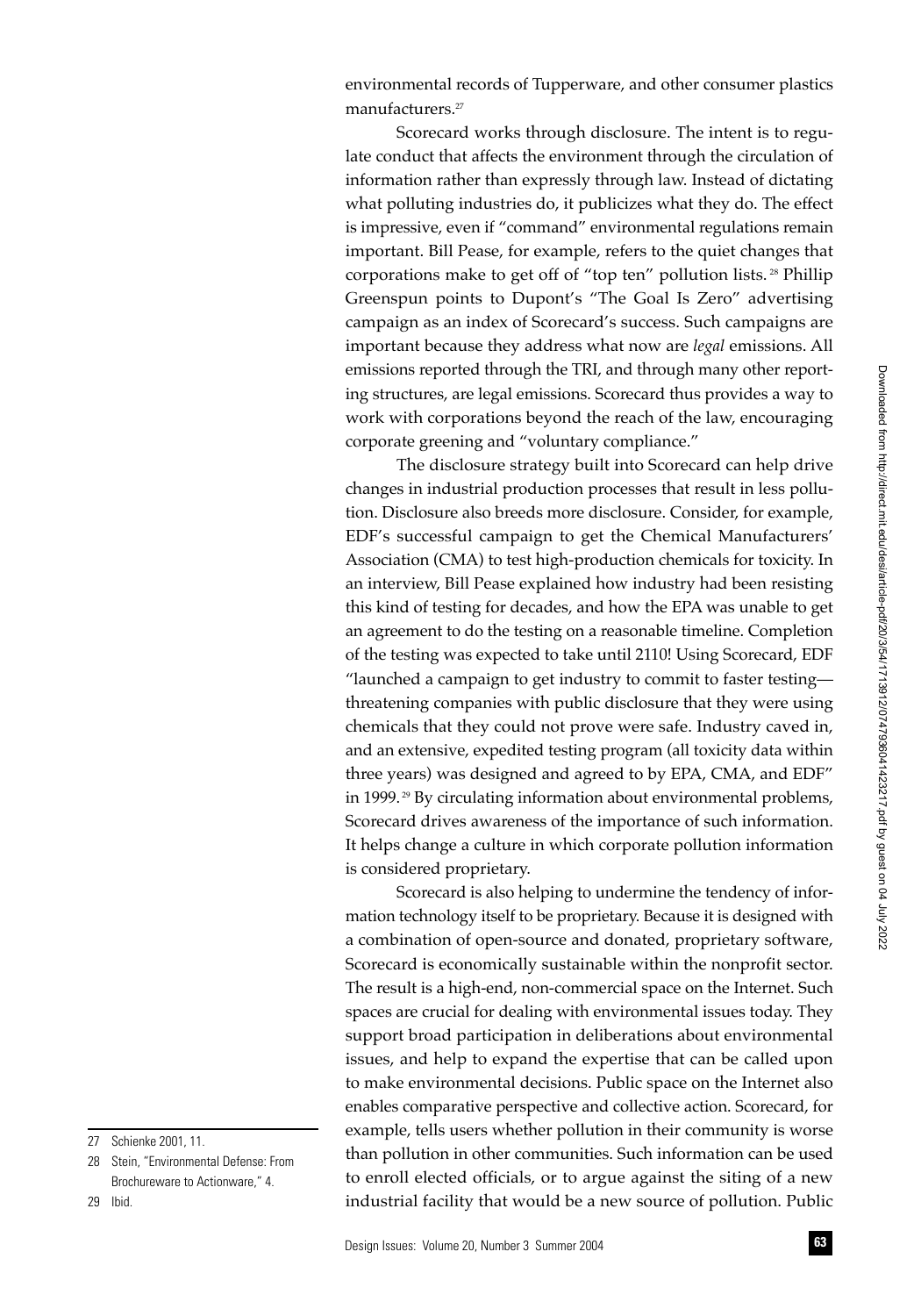space on the Internet also facilitates collaboration among people who are geographically dispersed. This is particularly important in the environmental field because of transnational environmental issues and the need for international environmental campaigns, and also because of the way power often operates at the local level. A community working to reduce pollution at an Exxon plant in their community has little leverage when working alone, especially when jobs are at stake. Joining a network of groups working to clean up Exxon makes a big difference. Expertise can be shared. What has worked in one community can be pursued in another. Mainstream media coverage becomes more likely. Exxon soon encounters a big enough public relations problem that local environmental groups begin to be heard.

The comparative perspective enabled by Scorecard is politically significant. It can help shift power among citizens, corporations, and governments. The comparative perspective enabled by Scorecard is also culturally significant. Too often, decision-making is held up by a lack of definitive proof that something is wrong. The complexity of environmental issues shuts down action. Scorecard is designed to help users skirt this problem. Comparative perspective on pollution in different communities, for example, provides a basis for remedial action even when it is difficult to demonstrate a direct correlation between pollution and adverse health effects. There is a reason to take initiative even in the absence of definitive proof. This significantly challenges conventional ways of doing and thinking about things. The scientistic culture that has made it so difficult to deal with environmental problems is undermined, and a culture that deals well with complexity begins to take shape. Scorecard supports this cultural shift through its facilitation of a particular kind of scientific literacy. Users are provided with many kinds of scientific information, with information about missing information, and with tools for drawing different kinds of information together to make judgments and decisions. The complexity of environmental problems is acknowledged by design.

### **Appropriate Design as Design for Society**

I have argued that Scorecard is an example of appropriate technology design for contemporary environmentalism because the design of Scorecard is attuned to the particular needs that arise from the tangle of issues, organizations, scientific challenges, and political forces that constitute the environmental field today. The design of Scorecard also takes advantage of new technologies in a way that responds both to environmental concerns and to broader concerns about the ways technological change is shaping society and politics. This synchronization is impressive on many fronts. It shows what can happen through design when social and technical expertise is effectively integrated. And it shows how design can become a means to address complex social problems.